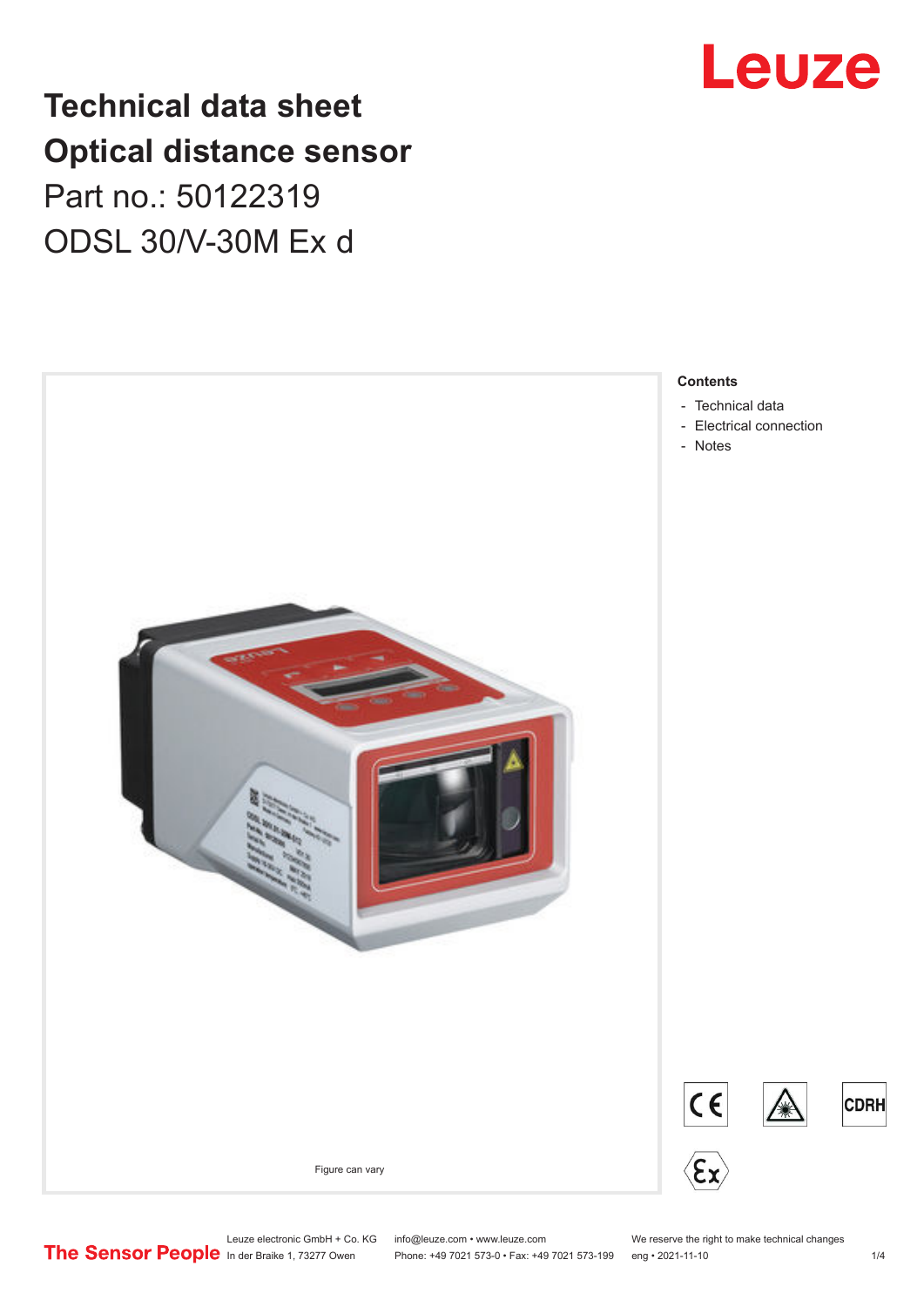## <span id="page-1-0"></span>**Technical data**

#### **Basic data**

**Series** 30 **Type of scanning system** Against object

**Special version**

**Special version** Ex-protected

#### **Characteristic parameters**

#### **Optical data**

| Light source                         | Laser, Red             |
|--------------------------------------|------------------------|
| Laser class                          | 2, IEC/EN 60825-1:2007 |
| Light spot size [at sensor distance] | 6 mm [10,000 mm]       |
| Type of light spot geometry          | Round                  |
|                                      |                        |

#### **Measurement data**

| <b>Measurement range (6  90 % diffuse</b> 200  20,000 mm<br>reflection) |                                                                                                              |
|-------------------------------------------------------------------------|--------------------------------------------------------------------------------------------------------------|
| Measurement range (90 % diffuse<br>reflection)                          | 200  30,000 mm                                                                                               |
| <b>Resolution</b>                                                       | $1.0 \text{ mm}$                                                                                             |
| Accuracy, short range                                                   | 2 %( $+/-$ ) without referencing / 1 % ( $+/-$ )<br>with referencing (with measurement<br>range up to 2.5 m) |
| Accuracy, distant range                                                 | 1 % (+/-) without referencing / 1 % (+/-)<br>with referencing (with measurement<br>range of 5  30 m)         |
| Reproducibility (3 sigma)                                               | $2 \text{ mm}$                                                                                               |
| <b>Temperature drift</b>                                                | $00.5$ mm/K                                                                                                  |
| Referencing                                                             | Yes                                                                                                          |
| Optical distance measurement prin-<br>ciple                             | Phase measurement                                                                                            |

#### **Electrical data**

**Protective circuit** Polarity reversal protection

Short circuit protected

**Performance data** Supply voltage U<sub>B</sub><br>Residual ripple 18 ... 30 V, DC **0 ... 15 %, From U<sub>B</sub> Open-circuit current** 0 mA

#### **Inputs**

**Number of digital switching inputs** 1 Piece(s)

#### **Switching inputs**

**Digital switching input 1 Function** Programmable

**Digital switching input 2**

**Programmable** 

#### **Outputs**

**Number of analog outputs** 2 Piece(s) **Number of digital switching outputs** 1 Piece(s)

#### **Analog outputs**

**Analog output 1 Type** Current

Leuze

|                              | <b>Switching outputs</b><br><b>Switching voltage</b>  | high: $\geq (U_{B} - 2V)$ |
|------------------------------|-------------------------------------------------------|---------------------------|
|                              | <b>Switching output 1</b><br><b>Switching element</b> | Transistor, Push-pull     |
|                              | <b>Timing</b>                                         |                           |
|                              | Response time                                         | 30  100 ms                |
|                              | <b>Readiness delay</b>                                | 1,000 ms                  |
|                              | <b>Connection</b>                                     |                           |
| <b>Number of connections</b> |                                                       | 1 Piece(s)                |
|                              | <b>Connection 1</b>                                   |                           |
|                              | <b>Function</b>                                       | Signal IN                 |
|                              |                                                       | Signal OUT                |
|                              |                                                       | Voltage supply            |
|                              | Type of connection                                    | Cable                     |
|                              | <b>Cable length</b>                                   | 15,000 mm                 |
|                              | Cable color                                           | <b>Black</b>              |
|                              | <b>Number of conductors</b>                           | 8-wire                    |
|                              | <b>Mechanical data</b>                                |                           |
|                              | Design                                                | Cubic                     |
|                              | Dimension (W x H x L)                                 | 135 mm x 143 mm x 290 mm  |
|                              | <b>Housing material</b>                               | Metal                     |
|                              | <b>Metal housing</b>                                  | Aluminum                  |
|                              | Lens cover material                                   | Glass                     |
| Net weight                   |                                                       | 6,500 g                   |
| <b>Housing color</b>         |                                                       | Silver                    |
|                              | <b>Operation and display</b>                          |                           |
| Type of display              |                                                       | LC Display                |
|                              |                                                       | LED                       |
|                              | <b>Operational controls</b>                           | <b>LC Display</b>         |
|                              |                                                       | Membrane keyboard         |
|                              | <b>Environmental data</b>                             |                           |
|                              | Ambient temperature, operation                        | $-1045 °C$                |
|                              | Ambient temperature, storage                          | $-4070 °C$                |
|                              | <b>Ex specification</b>                               |                           |
|                              | Ex device category                                    | 2D                        |
|                              |                                                       | 2G                        |
|                              | Ex-zone                                               | $\mathbf{1}$              |
|                              |                                                       | 21                        |
|                              | <b>Certifications</b>                                 |                           |
|                              | Degree of protection                                  | IP 67                     |
|                              | <b>Protection class</b>                               | Ш                         |
|                              | <b>Standards applied</b>                              | IEC 60947-5-2             |
|                              |                                                       |                           |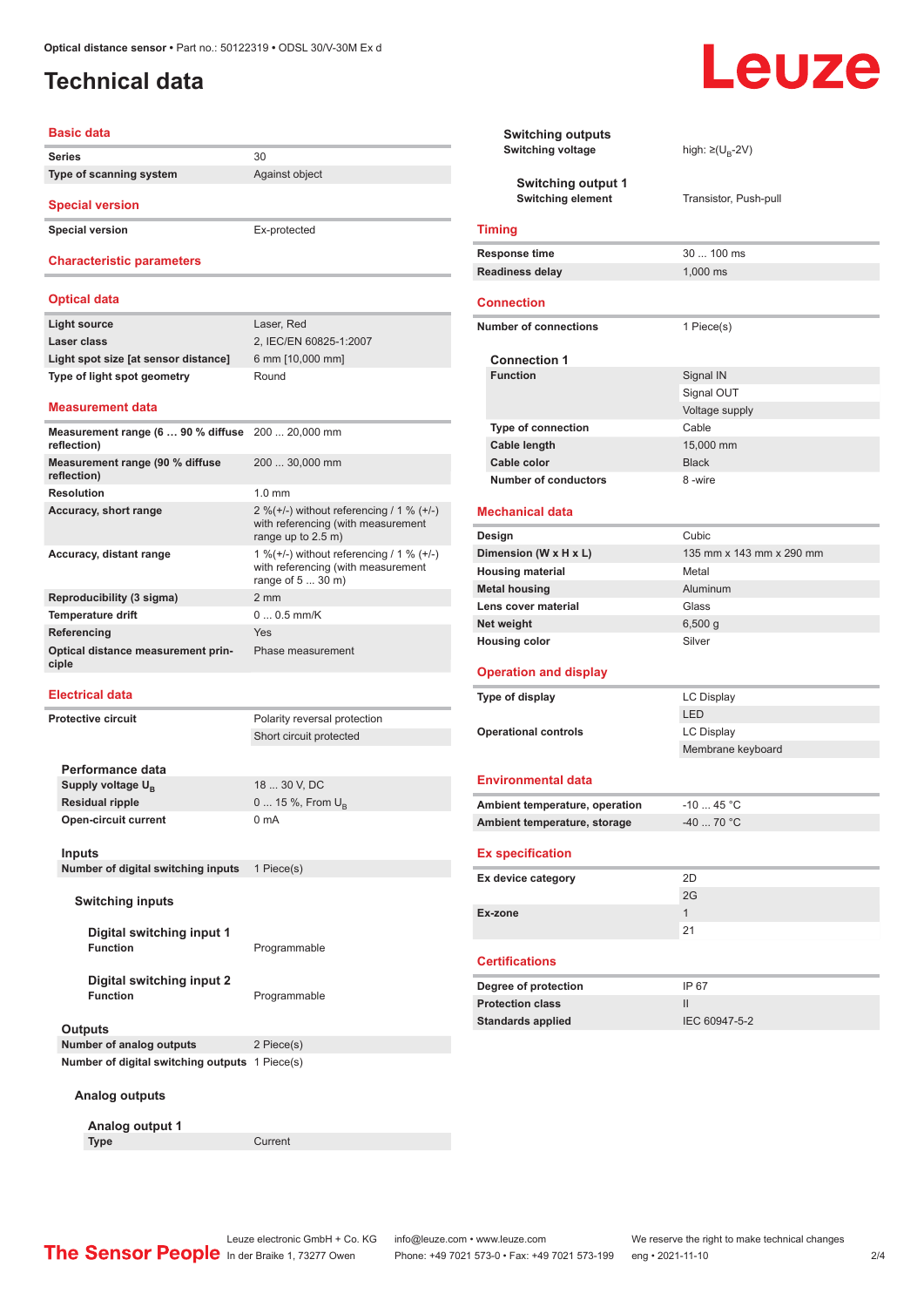## <span id="page-2-0"></span>**Technical data**

## Leuze

| <b>Customs tariff number</b> | 90318020 |
|------------------------------|----------|
| eCl@ss 5.1.4                 | 27270801 |
| eCl@ss 8.0                   | 27270801 |
| eCl@ss 9.0                   | 27270801 |
| eCl@ss 10.0                  | 27270801 |
| eCl@ss 11.0                  | 27270801 |
| <b>ETIM 5.0</b>              | EC001825 |
| <b>ETIM 6.0</b>              | EC001825 |
| <b>ETIM 7.0</b>              | EC001825 |

## **Electrical connection**

#### **Connection 1**

| <b>Function</b>             | Signal IN      |
|-----------------------------|----------------|
|                             | Signal OUT     |
|                             | Voltage supply |
| <b>Type of connection</b>   | Cable          |
| Cable length                | 15,000 mm      |
| Cable color                 | <b>Black</b>   |
| <b>Number of conductors</b> | 8-wire         |

### **Notes**

| <b>Observe intended use!</b>                                                                                                                                                                                                     |
|----------------------------------------------------------------------------------------------------------------------------------------------------------------------------------------------------------------------------------|
| $\%$ This product is not a safety sensor and is not intended as personnel protection.<br>$\&$ The product may only be put into operation by competent persons.<br>$\&$ Only use the product in accordance with its intended use. |

|  | <b>ATTENTION! LASER RADIATION - CLASS 2 LASER PRODUCT</b>                                                                                                                                                                                                           |
|--|---------------------------------------------------------------------------------------------------------------------------------------------------------------------------------------------------------------------------------------------------------------------|
|  | Do not stare into beam!<br>The device satisfies the requirements of IEC/EN 60825-1:2014 safety requlations for a product of laser class 2 as well as the U.S. 21 CFR 1040.10<br>requlations with deviations corresponding to Laser Notice No. 56 from May 08, 2019. |
|  | Never look directly into the laser beam or in the direction of reflected laser beams! If you look into the beam path over a longer time period, there is a risk<br>of injury to the retina.                                                                         |
|  | $\&$ Do not point the laser beam of the device at persons!                                                                                                                                                                                                          |
|  | $\%$ Interrupt the laser beam using a non-transparent, non-reflective object if the laser beam is accidentally directed towards a person.                                                                                                                           |
|  | $\%$ When mounting and aligning the device, avoid reflections of the laser beam off reflective surfaces!                                                                                                                                                            |
|  | $\&$ CAUTION! Use of controls or adjustments or performance of procedures other than specified herein may result in hazardous light exposure.                                                                                                                       |
|  | $\%$ Observe the applicable statutory and local laser protection regulations.                                                                                                                                                                                       |
|  | $\%$ The device must not be tampered with and must not be changed in any way.<br>There are no user-serviceable parts inside the device.<br>Repairs must only be performed by Leuze electronic GmbH + Co. KG.                                                        |